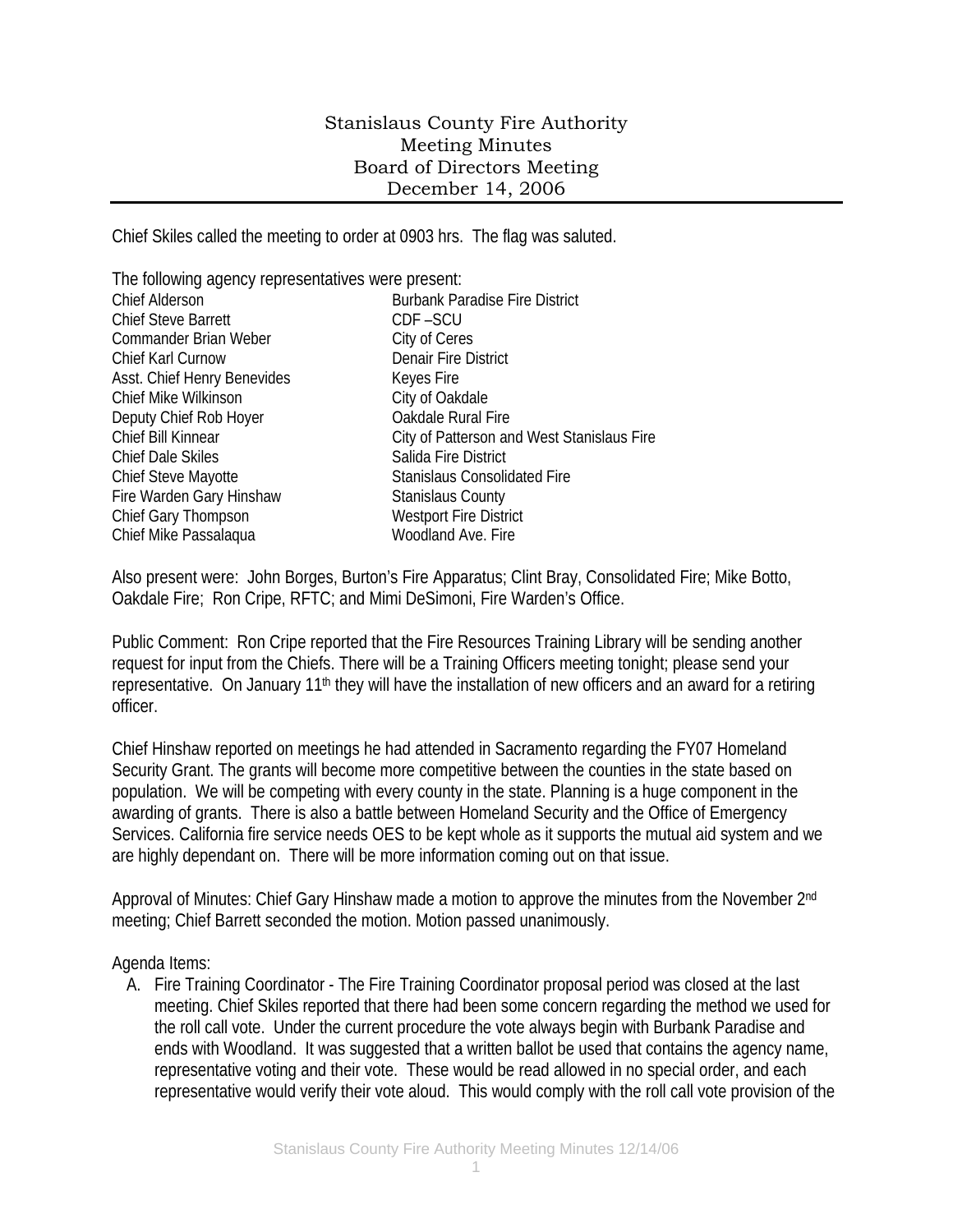agreement but would allow for a variation of voting order. Chief Skiles asked if there was any opposition to the suggested method. There being none, ballots were passed out for the Training Coordinator proposal. There were two questions regarding the proposals which were answered by the two Chiefs. The roll call vote reflected the following:

Those in favor of Oakdale City Fire's proposal Those in favor of Salida Fire's proposal Chief Alderson – Burbank Paradise Fire Commander Weber - City of Ceres Chief Barrett- CDF Chief Curnow - Denair Fire Asst. Chief Benevides - Keyes Fire **Deputy Chief Hoyer – Oakdale Rural Fire** Chief Wilkinson – Oakdale City Fire Chief Kinnear – City of Patterson Fire Chief Mayotte – Stanislaus Consolidated Fire Chief Skiles – Salida Fire

 Chief Hinshaw – Stanislaus County Chief Thompson – Westport Fire Chief Kinnear – West Stanislaus Fire Chief Passalaqua – Woodland Ave. Fire

The total vote was 9 for Salida Fire, 5 for Oakdale City Fire.

B. Sprinkler Ordinance – Chief Hinshaw introduced Chief Slamon and gave a brief summary of his background in the fire service. He has assumed the position of Fire Marshal with the departure of Chief Hannink. Chief Hannink will continue to assist, after the first of the year, on an as needed basis with the Fire Prevention Bureau. There are many issued affecting fire agencies in the county such as the 30,000 gallon propane tank proposed in Keyes. Chief Slamon reported that a couple of changes had been made to the proposed sprinkler ordinance after the input from the last meeting. There were questions regarding the cost of a sprinkler system, concerns about water supply and clarification on if this only applied to residences over 5000 square feet. There was concern about getting consensus from the individual fire district boards. Chief Slamon pointed out that it is not his intention to "sell" the ordinance to the Chiefs. This had been requested over several years and is the result of a workshop and input from many agencies. Chief Skiles suggested that the Fire Marshal send out a packet to each agency with the following information:

-Sprinkler ordinance with most recent revisions

-Educational materials from the fire sprinkler industry

- Input from the insurance industry
- A sample resolution in support of adopting the ordinance

Chief Slamon and Chief Hinshaw will also need to advise the Chief Executive Officer and Board members that the ordinance is being proposed. An evening workshop regarding a countywide sprinkler ordinance was proposed for January, where representatives from fire agencies, Building Industry Association, Manufacturer's Council, and insurance industry could be present to ask questions.

Management, Fiscal, Legislative:

a. Management, Fiscal, Legislative- Mimi reported that she and Kim Morante of Consolidate Fire had reconciled the year end accounting for fiscal year 05-06. The contract with Consolidated specified that due to the fact the contract was based on projections, there would be an opportunity for Consolidated to come back with additional expenses not covered. The final accounting reflects that the Fire Authority owes Consolidated Fire an additional \$12,690; this represents less than 1.5% of the contract amount. The total amount of the contract of \$863,633, was based on projections. This item was not